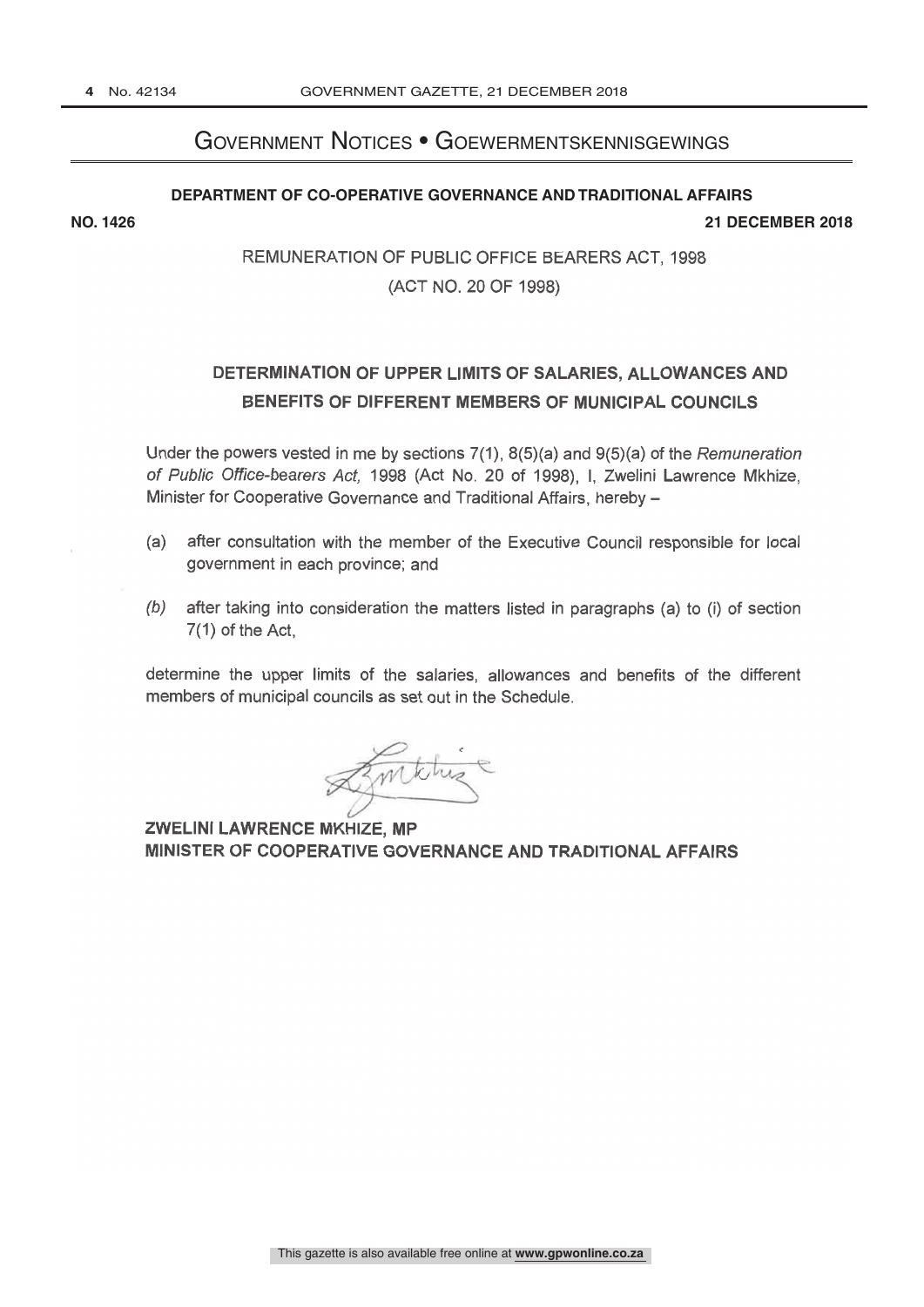#### **SCHEDULE**

#### PREAMBLE

The salary and allowances of a councillor is determined by that municipal council by resolution of a supporting vote of the majority of its members, in consultation with the member of the Executive Council responsible for local government in each province, having regard to the upper limits as set out hereunder, the financial year of a municipality and affordability of municipality to pay within the different grades of the remuneration of councillors, including the austerity measures as approved by national Cabinet.

For purposes of implementation of this Government Notice, "in consultation with" means that a municipal council must obtain concurrence of the MEC for local government prior to the implementation of the provisions of this Notice, subject to submission of information referred to in item 18 of this Notice to the MEC.

#### <sup>1</sup> Definitions

In this Schedule, unless the context indicates otherwise, a word or phrase to which a meaning has been assigned in the Remuneration of Public Office-bearers Act, 1998 (Act No. 20 of 1998) (hereinafter referred to as "the Act") and the Local Government: Municipal Structures Act, 1998 (Act No. 117 of 1998) (hereinafter referred to as "the Structures Act"), has that meaning and  $-$ 

"basic salary" means the salary component of a councillor that excludes a travel allowance as provided in item (9)(1), housing allowance as provided in item 9(2), the municipal contribution to a pension fund as provided in item 13(1) and municipal contribution to a medical aid scheme as provided in item 13(2);

"full-time councillor" means a councillor who has been elected or appointed to an office which has been designated as full-time in terms of section 18(4) of the Structures Act;

"grade" in relation to this Notice means the grade of municipal council as determined in terms of item 4;

"part-time councillor" means a councillor other than a full-time councillor;

"pension fund" means any pension, provident or retirement annuity fund established and registered in terms of, and subject to, any law governing the registration and control of pension funds in the Republic of South Africa and to which an office bearer contributes or any pension scheme approved by Parliament for such office bearers;

"section 79 committee" means a committee of the municipal council established in terms of section 79 of the Structures Act;

"SETAs" means the Sector Education and Training Authorities established in terms of section 9 of the Skills Development Act, 1998 (Act No. 97 of 1998);

"special risk cover" means an insurance cover, provided to a councillor by the municipality, which covers the loss of or damage to a councillor's personal immovable or moveable property and assets, excluding property used by such councillor for business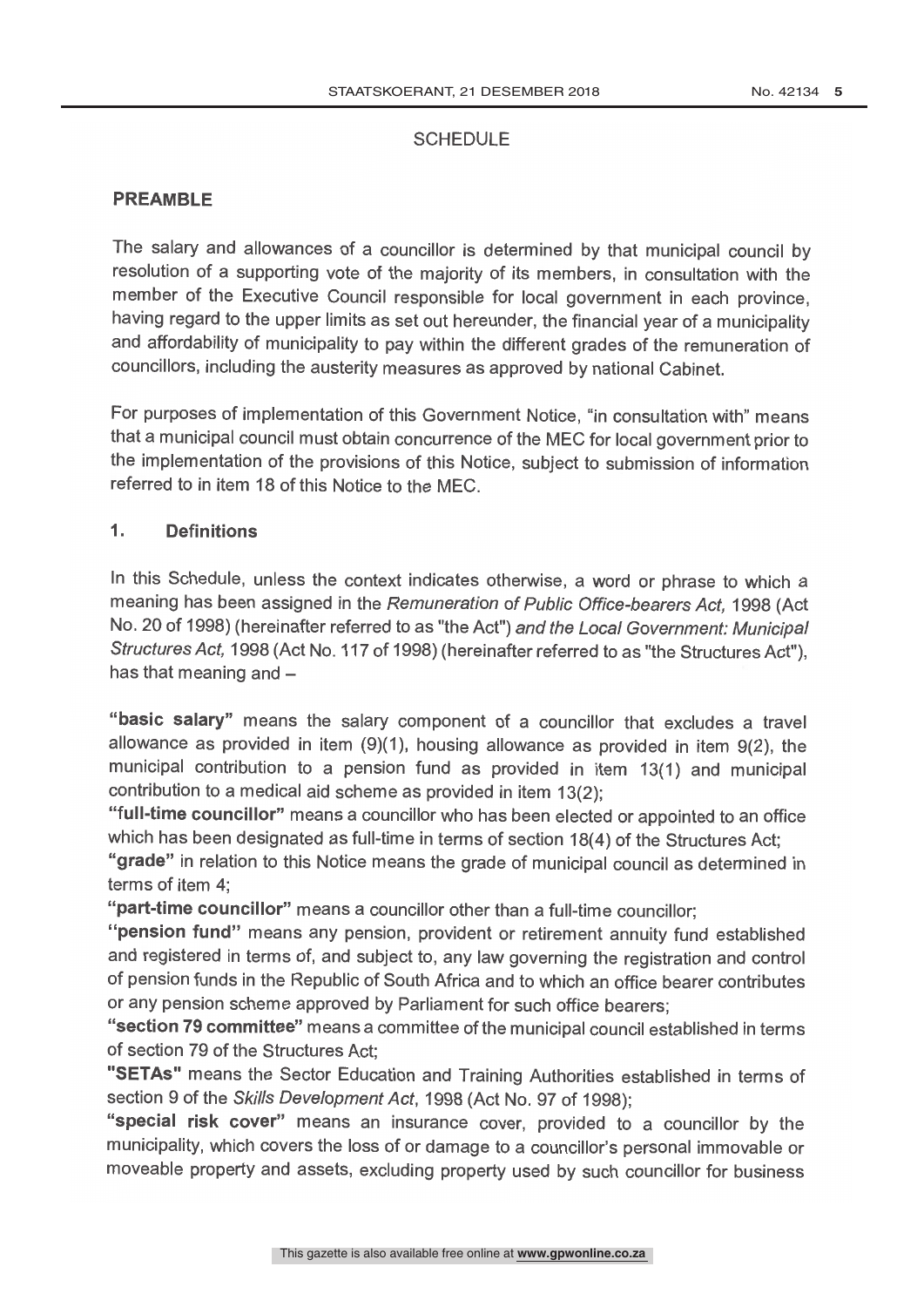purposes, as well as life and disability cover, for any loss or damage caused by riot, civil unrest, strike or public disorder;

"tools of trade" means the resources provided by a municipal council to a councillor to enable such councillor to discharge his or her duties in the most efficient and effective manner, and at all times remain the assets of the municipality concerned;

"total municipal income" means gross income in respect of a metropolitan, local or district municipality based on actual income received as stated in the audited financial statements of that municipality for the 2017/ 18 financial year. The gross income for the municipality will include the following:

- rates on property;  $\bullet$
- fees for services rendered by the municipality, or on its behalf by a municipal entity;
- surcharges:  $\bullet$
- other authorised taxes:
- levies and duties:
- income from fines for traffic offences and contravention of municipal by-laws or legislation assigned to the local sphere of government;
- regional services council replacement grant for district municipalities;  $\bullet$
- interest earned on invested funds other than national and provincial conditional  $\blacksquare$ grants;
- rental for the use of municipal movable or immovable property; and
- amounts received as agent for other spheres of government.

The gross income excludes the following:

- transfers and / or grants from the national fiscus and provincial fiscus, with the exception of regional services council replacement grant for district municipalities; and
- all value added tax (VAT) refunds.  $\bullet$

"total population" means the official statistics of the population residing in the area of jurisdiction of a metropolitan, local or district municipality, as published in the Community Survey 2016: Statistical Release No. P0301, in terms of the Statistics Act, 1999 (Act No. 6 of 1999); and

"total remuneration package" means the annual total cost to a municipality comprising of:

- a basic salary component;
- $\bullet$  a travelling allowance as provided in items  $9(1)$ ;
- housing allowance as provided in items  $9(2)$ ;
- the municipal contribution to a pension, provident or retirement annuity fund as provided in item 13(1); and
- municipal contribution to a medical aid scheme as provided in item 13(2) to a councillor  $\bullet$ in a municipal financial year.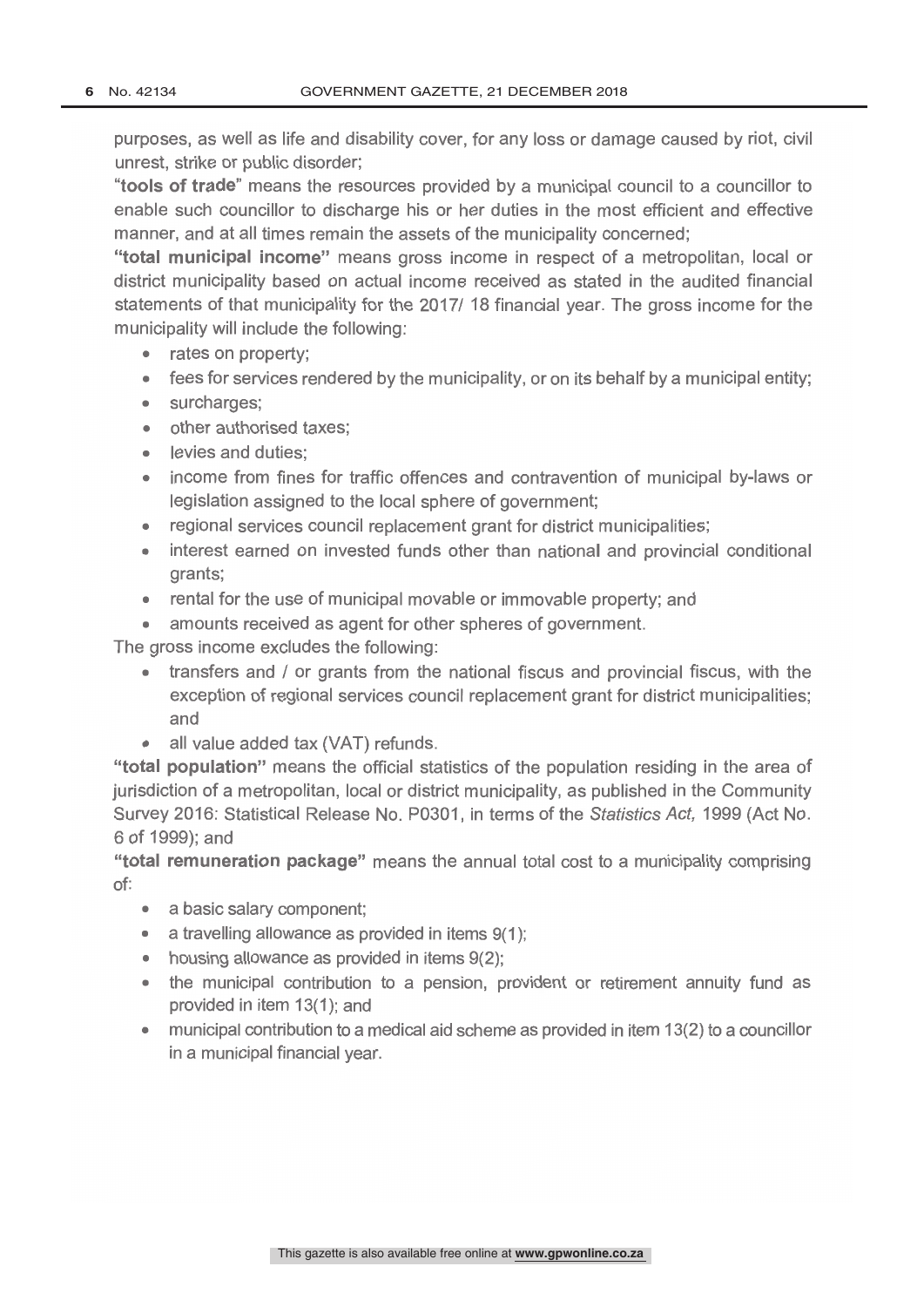## 2. Allocation of number of points for total municipal income

The number of points allocated for the total municipal income of a municipality is as follows:

|                 |                          | <b>TOTAL MUNICIPAL INCOME</b> | <b>NUMBER OF POINTS</b> |
|-----------------|--------------------------|-------------------------------|-------------------------|
| R <sub>0</sub>  | $\sim$                   | R 10,000,000                  | 8.33                    |
| R 10,000,001    | $\sim$                   | R 50,000,000                  | 16.67                   |
| R 50,000,001    | m.                       | R 200,000,000                 | 25.00                   |
| R 200,000,001   | $\rightarrow$            | R 1,500,000,000               | 33.33                   |
| R 1,500,000,001 | $\overline{\phantom{a}}$ | R 2,000,000,000               | 41.67                   |
|                 |                          | More than R2,000,000,000      | 50.00                   |

### 3. Allocation of number of points for total population

The number of points allocated for the total population within a municipality, is as follows:

|         | <b>TOTAL POPULATION</b> |           | <b>NUMBER OF POINTS</b> |
|---------|-------------------------|-----------|-------------------------|
|         |                         | 50,000    | 8.33                    |
| 50,001  |                         | 100,000   | 16.67                   |
| 100,001 | $\sim$                  | 250,000   | 25.00                   |
| 250,001 |                         | 550,000   | 33.33                   |
| 550,001 | $\blacksquare$          | 1,800,000 | 41.67                   |
|         | More than 1,800,000     |           | 50.00                   |

## 4. Determination of grade of municipal council

(1) The sum of the number of points allocated to a municipal council in terms of items 2 and 3 of the Notice, determines the grade of such municipal council as follows:

| <b>GRADE OF MUNICIPAL COUNCIL</b> | <b>POINTS</b>   |
|-----------------------------------|-----------------|
|                                   | 0 to 16.66      |
|                                   | 16.67 to 33.33  |
|                                   | 33.34 to 50.00  |
|                                   | 50.01 to 66.67  |
|                                   | 66.68 to 83.35  |
|                                   | 83.36 and above |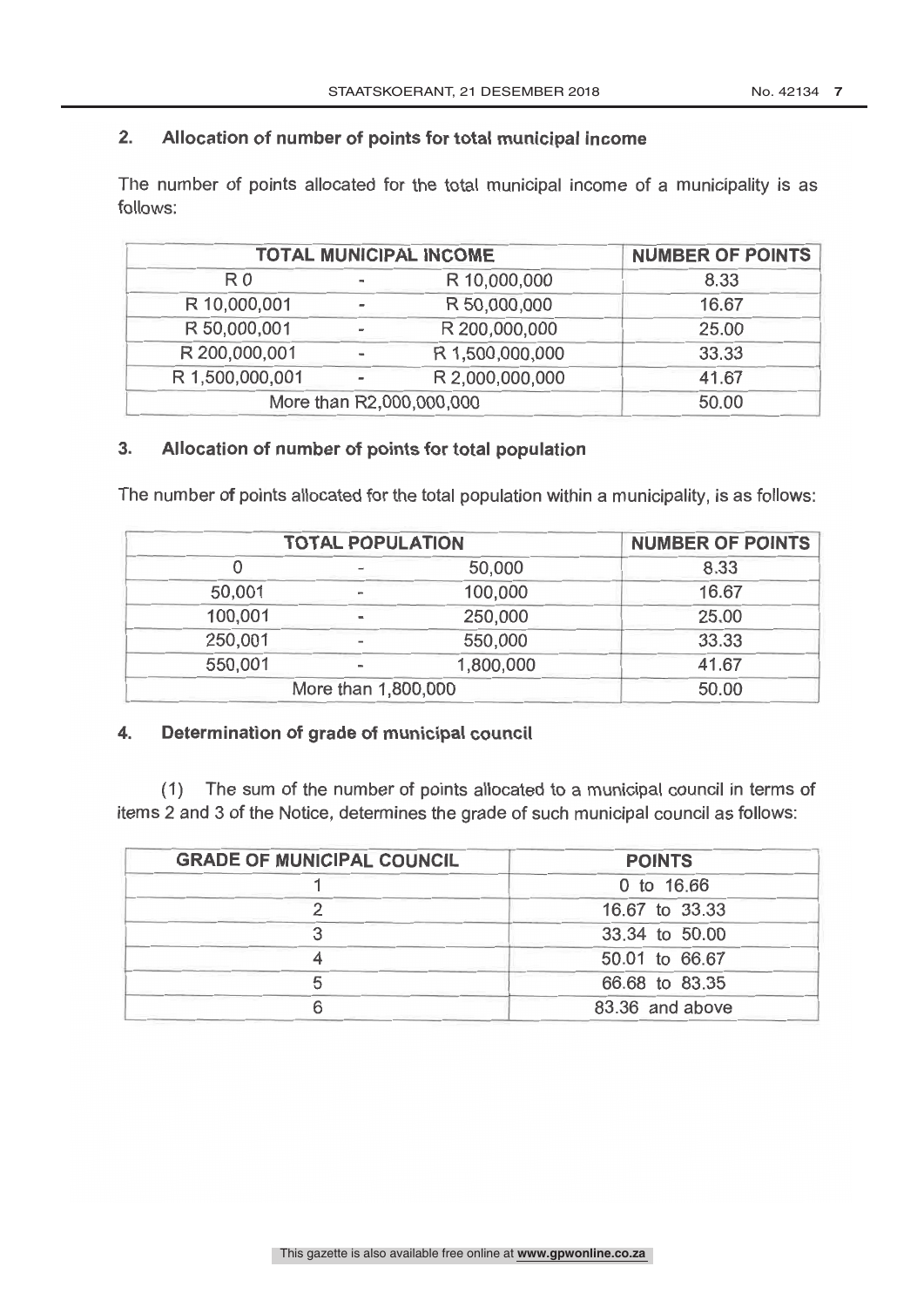#### 5. Upper limits of the annual total remuneration packages of full -time councillors

The upper limits of the annual total remuneration packages of full-time councillors are as follows:

|                | <b>TOTAL REMUNERATION PACKAGE</b>                   |                                                                                                |                                                                                                                                                                   |                                                           |  |
|----------------|-----------------------------------------------------|------------------------------------------------------------------------------------------------|-------------------------------------------------------------------------------------------------------------------------------------------------------------------|-----------------------------------------------------------|--|
| <b>GRADE</b>   | <b>EXECUTIVE</b><br><b>MAYOR OR</b><br><b>MAYOR</b> | <b>SPEAKER,</b><br><b>DEPUTY</b><br><b>EXECUTIVE</b><br><b>MAYOR OR</b><br><b>DEPUTY MAYOR</b> | <b>MEMBER OF THE</b><br><b>EXECUTIVE</b><br><b>COMMITTEE OR</b><br><b>MAYORAL</b><br><b>COMMITTEE, WHIP</b><br><b>OR CHAIRPERSON</b><br>OF A<br><b>SUBCOUNCIL</b> | <b>CHAIRPERSON</b><br>OF A SECTION<br><b>79 COMMITTEE</b> |  |
| 6              | 1,350,250                                           | 1,090,488                                                                                      | 1,027,223                                                                                                                                                         | 997,090                                                   |  |
| 5              | 1,006,728                                           | 805,382                                                                                        | 755,045                                                                                                                                                           | 732,898                                                   |  |
| 4              | 859,471                                             | 687,575                                                                                        | 644,603                                                                                                                                                           | 625,693                                                   |  |
| 3              | 827,749                                             | 662,200                                                                                        | 620,813                                                                                                                                                           | 608,340                                                   |  |
| $\overline{2}$ | 775,063                                             | 620,051                                                                                        | 586,833                                                                                                                                                           | 569,619                                                   |  |
|                | 752,483                                             | 607,716                                                                                        | 569,732                                                                                                                                                           | 553,020                                                   |  |

# 6. Upper limit of annual total remuneration package or allowance in respect of councillors elected or appointed to a district council

(1) A councillor elected or appointed to a district council in terms of section 23(1)(b) of the Structures Act, may be paid the upper limit of the total remuneration package or allowance as follows:

- (a) If a councillor is elected or appointed as speaker, mayor, executive mayor, member of a mayoral committee, member of an executive committee, chairperson of a section 79 committee or part-time member of a district council, such councillor is entitled to an amount equal to the difference between the total remuneration package that a councillor receives as a member of the local council and the total remuneration package allocated to that office in the district council in terms of items 5, 6, 7, 8, 9, 10, 11, 12 and 13 as the case may be.
- (b) If the total remuneration package payable to a councillor as a member of the local council is equal to or higher than the total remuneration package that an appointed councillor to the district council receives, such a councillor is, in addition to the total remuneration package received at the local council, entitled to a sitting allowance not exceeding R1060.80, regardless of the number of meetings of the district council or committees of that council that are attended by such councillor on a specific day.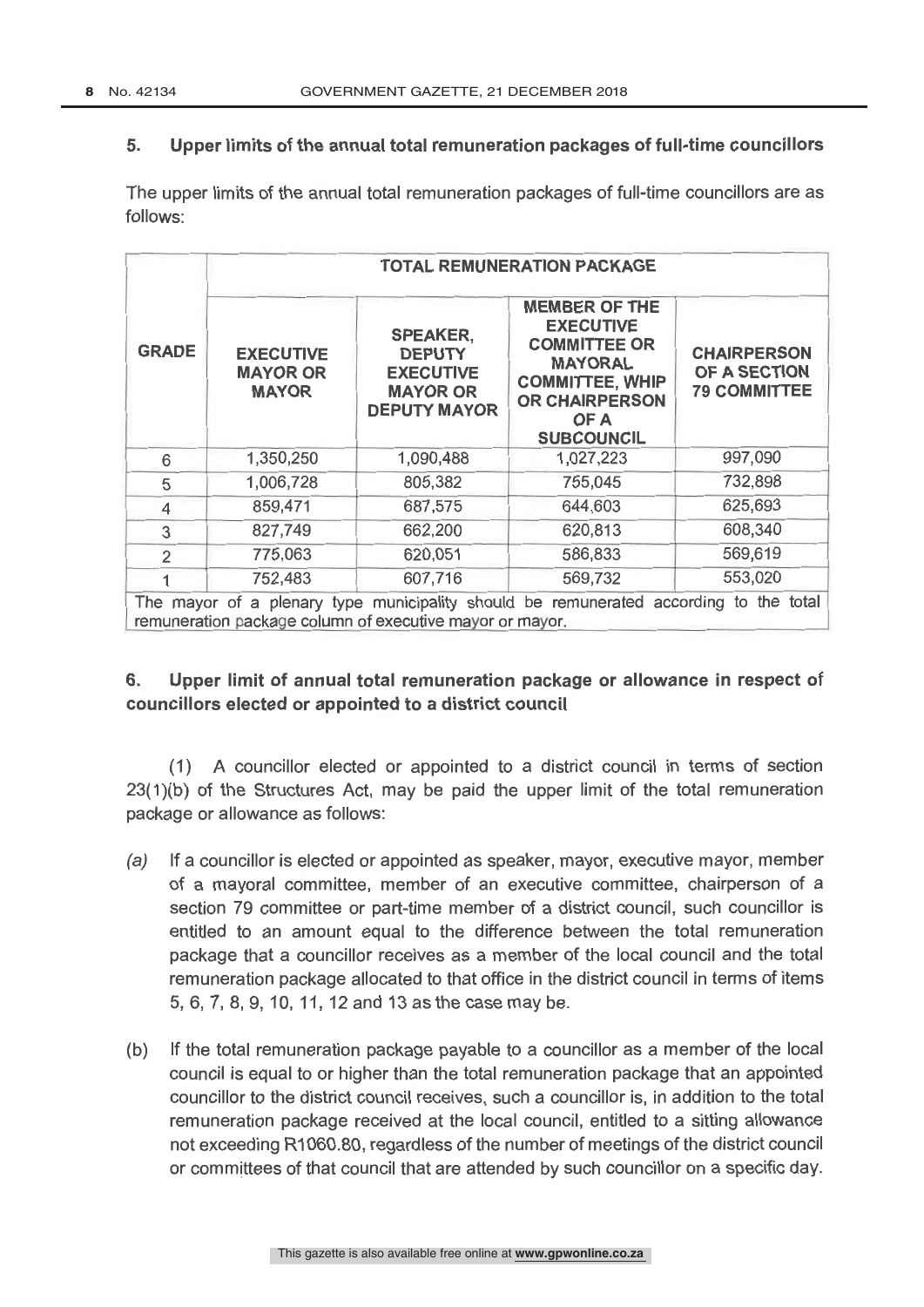- (2) A district municipality is responsible for  $-$
- (a) the payment of the remuneration or the allowance referred to in sub -item (1);
- $(b)$  the reimbursement of travel expenses not exceeding the applicable tariffs prescribed by the national department responsible for transport for the use of privately-owned vehicles incurred by a councillor for the execution of official duties on behalf of that district municipality, in terms of that district council's policy; and
- (c) the payment of cell phone expenses not exceeding 50% of the applicable allowances as prescribed under item 11 incurred by a part-time councillor for the execution of official duties on behalf of that district municipality, in terms of that district council's policy.

# 7. Upper limit of allowance in respect of councillors serving in the governance and intergovernmental structures of organised local government

(1) (a) A councillor designated by organised local government to serve in <sup>a</sup> governance structure of organised local government must, in addition to the total remuneration package applicable to that councillor, be paid an allowance not exceeding R1060.80, irrespective of the number of meetings attended by such councillor on a specific day.

- (b) A councillor designated by organised local government to represent organised local government at any intergovernmental structure, including national and provincial executive authorities, must in addition to the total remuneration package applicable to that councillor, be paid an allowance not exceeding R1060.80, irrespective of the number of attendances by such councillor on a specific day.
	- $(2)$  Organised local government is responsible for  $-$
- (*a)* the payment of the allowance referred to in sub-item (1);
- (b) the payment of accommodation expenses incurred for attending a meeting of governance and intergovernmental structures in terms of applicable organised local government policy; and
- (c) reimbursement of travel expenses, not exceeding the applicable tariffs prescribed by the national department responsible for transport for the use of privately -owned vehicles, incurred by a councillor for attending a meeting of governance and intergovernmental structures.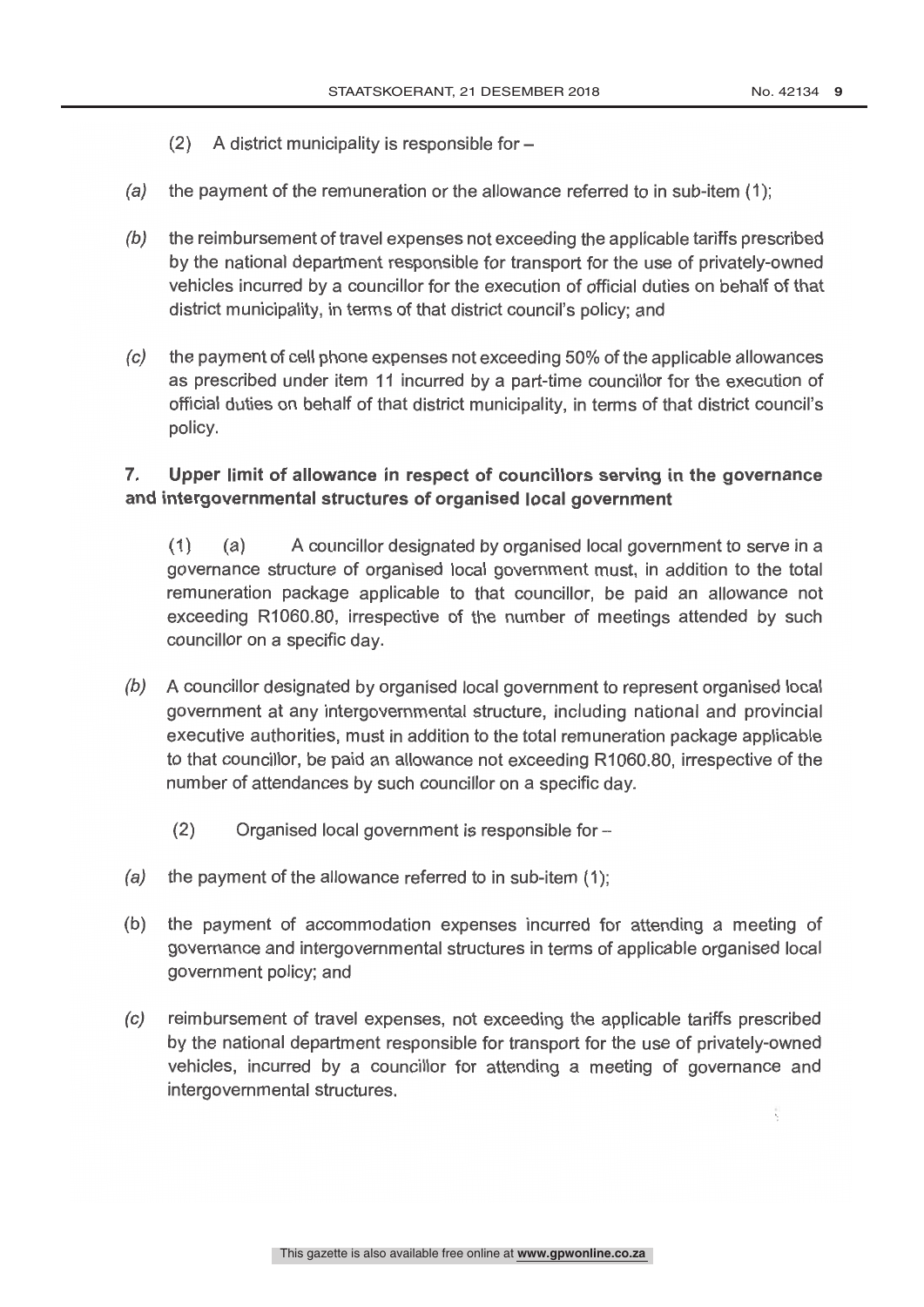# 8. Upper limits of the annual total remuneration packages of part-time councillors

The upper limits of the annual total remuneration packages of part -time councillors are as follows:

| <b>GRADE</b> | <b>EXECUTIVE</b><br><b>MAYOR OR</b><br><b>MAYOR</b> | <b>SPEAKER,</b><br><b>DEPUTY</b><br><b>EXECUTIVE</b><br><b>MAYOR OR</b><br><b>DEPUTY</b><br><b>MAYOR</b> | <b>MEMBER OF</b><br><b>THE</b><br><b>EXECUTIVE</b><br><b>COMMITTEE</b><br><b>OR MAYORAL</b><br><b>COMMITTEE</b><br><b>OR</b><br><b>WHIP</b> | <b>CHAIRPERSON</b><br><b>OF SECTION</b><br><b>79 COMMITTEE</b> | <b>ALL OTHER</b><br><b>COUNCILLORS</b> |
|--------------|-----------------------------------------------------|----------------------------------------------------------------------------------------------------------|---------------------------------------------------------------------------------------------------------------------------------------------|----------------------------------------------------------------|----------------------------------------|
| 6            | 756,866                                             | 640,278                                                                                                  | 573,056                                                                                                                                     | 556,247                                                        | 505,677                                |
| 5            | 561,622                                             | 449,299                                                                                                  | 421,217                                                                                                                                     | 408,860                                                        | 318,591                                |
| 4            | 479,472                                             | 383,577                                                                                                  | 359,604                                                                                                                                     | 349,055                                                        | 271,990                                |
| 3            | 461,777                                             | 369,421                                                                                                  | 346,339                                                                                                                                     | 336,171                                                        | 261,952                                |
| 2            | 432,384                                             | 345,907                                                                                                  | 324,289                                                                                                                                     | 314,776                                                        | 245,280                                |
|              | 419,784                                             | 335,826                                                                                                  | 314,839                                                                                                                                     | 305,602                                                        | 237,846                                |

#### 9. Upper limits of allowances of councillors

The upper limits of allowances of councillors, that constitute part of the annual total remuneration package, are as follows:

- (1) Motor vehicle and travel allowance
- (a) A councillor listed in item 5 and 8 of this Notice may structure his or her basic salary to provide for motor vehicle allowance.
- $(b)$  If a councillor structures a vehicle allowance, the councillor must provide proof of ownership of a private vehicle to the municipality and have the vehicle available for official duties.
- (c) A councillor who uses a privately -owned vehicle for execution of official duties on behalf of the municipality, may be reimbursed for official kilometres travelled, in addition to the total remuneration package of a councillor as determined in terms of items 5 and 8 of the Notice, not exceeding the applicable tariffs as prescribed by the national department responsible for transport and in terms of the municipal council's policy.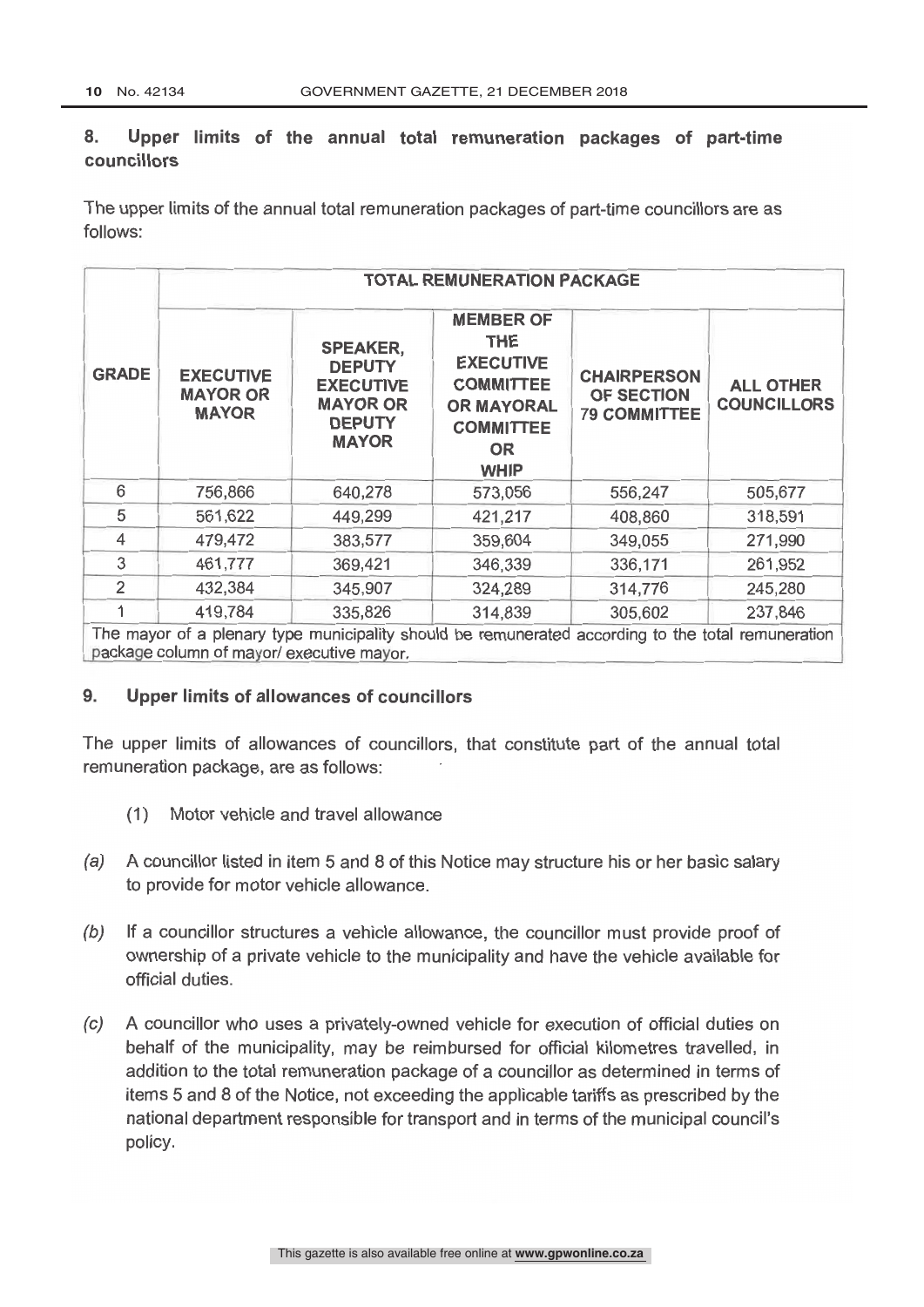- (d) A councillor who utilises a privately -owned vehicle for official purposes must, for purpose of claiming kilometres travelled, keep a travel logbook containing the following information relating to actual official and private kilometres travelled per month as may be determined from time to time by the South African Revenue Service:
	- (i) Date of travel;
	- (ii) Kilometres travelled; and
	- (iii) Travel details, where to and reason for the trip.
- (e) A councillor may, in exceptional circumstances and upon good cause shown, and with the approval of the Mayor or Speaker, utilise the municipal-owned vehicle for official purposes: Provided that the municipal council must, in line with the approved municipal council policy, exercise prudent financial management to ensure that the provision of motor vehicle does not undermine the need to prioritise service delivery and sustain viable municipalities.
- (f) If a councillor uses a municipal -owned motor vehicle for official purposes, such councillor will not be reimbursed for kilometres travelled
	- (2) Housing allowance

A councillor may structure his or her salary to provide for housing allowance as part of the total remuneration package.

#### 10. Out of pocket expenses

A councillor may, in addition to the total remuneration package, be reimbursed for reasonable and actual out of pocket expenses incurred during the execution of official or ceremonial duties, in accordance with the applicable municipal council policy.

#### 11. Upper limits of cell phone allowance for councillors

A councillor may, in addition to the annual total remuneration packages provided for in terms of items 5 and 8 respectively, be paid a cell phone allowance not exceeding R3400.00 per month in accordance with the applicable municipal council policy

#### 12. Upper limits of mobile data bundles for councillors

A councillor may, in addition to the annual total remuneration packages provided for in terms of items 5 and 8 respectively, be paid an allowance on the use of data bundles not exceeding R300 per month.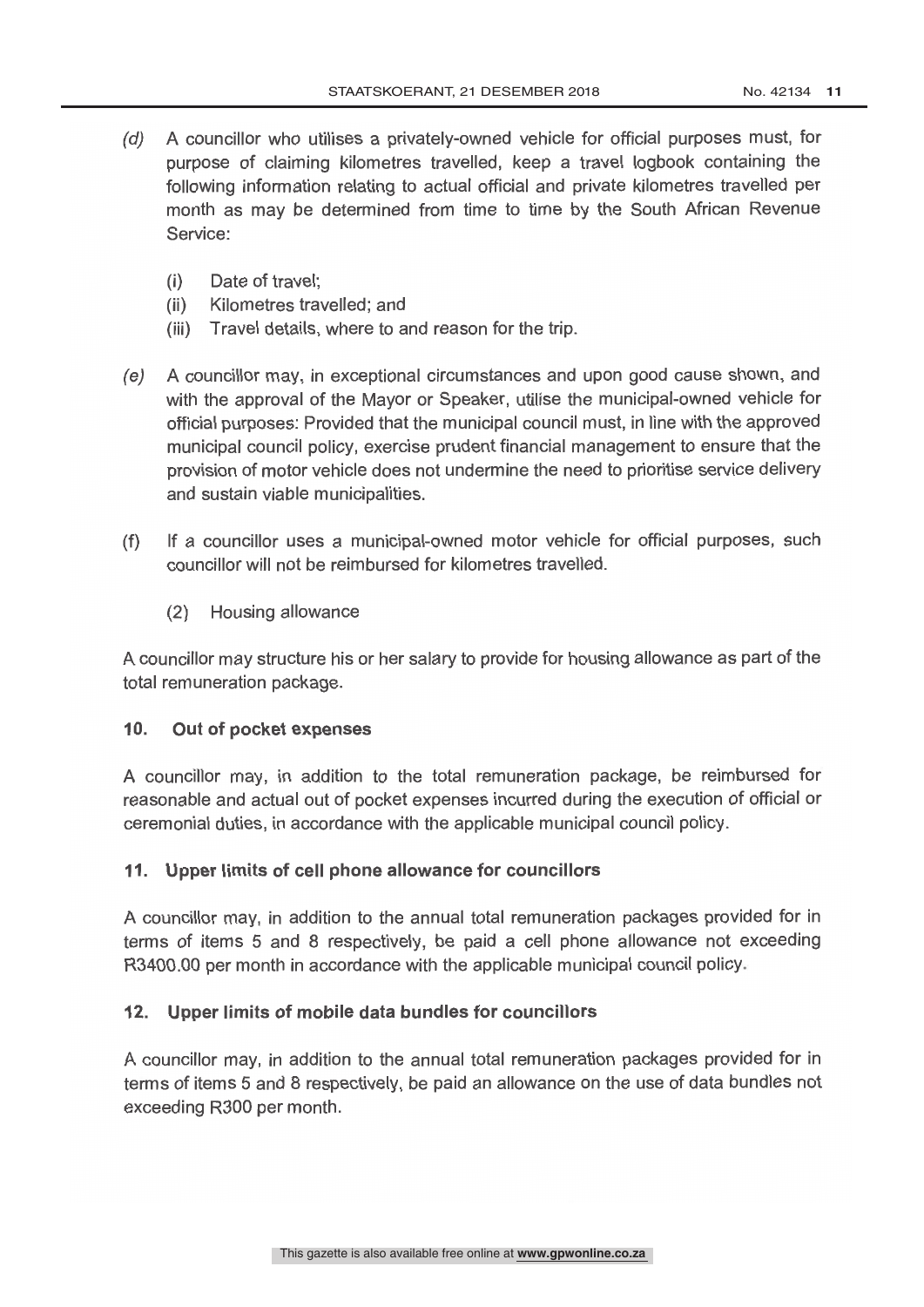# 13. Upper limits of pension, provident or retirement annuity fund contributions and medical benefits of councillors

- (1) Pension, provident or retirement annuity contributions
- (a) A councillor may participate in a pension, provident or retirement annuity fund registered in terms of the Pension Fund Act, 1956 (Act No. 24 of 1956).
- $(b)$  If a councillor elects to participate in a pension, provident or retirement annuity fund, the municipality must pay from his or her monthly salary, on behalf of that councillor, the monthly council contributions and or retirement annuity fund to which the councillor is a member in accordance with the rules of such pension, provident or retirement annuity fund. The contributions by the municipal council and the councillor are included in the total remuneration package as a total cost to the municipality
	- (2) Medical Aid Scheme
- (a) A councillor may participate in a medical aid scheme registered in terms of the Medical Schemes Act, 1998 (Act No. 131 of 1998).
- (b) If a councillor elects to participate in a medical aid scheme, the municipal council must deduct from that councillor's salary, the monthly contributions and pay the contributions to a medical aid scheme to which the councillor is a member in municipal council and the councillor are included in the total remuneration package as a total cost to the municipality.

#### 14. Special risk cover

(1) A municipality must, in addition to the annual total remuneration packages as provided in items 5 and 8 respectively, take out risk insurance cover, to provide for an insurance cover, provided to a councillor by the municipality, which covers the loss of or damage to a councillor's personal immovable or moveable property and assets, excluding<br>property used by such councillor for business purposes, as well as life and disability cover. for any loss or damage caused by riot, civil unrest, strike or public disorder. The special risk insurance on residential property will be limited to R1, 5 million while on vehicles it is limited to R750 000. The life and disability insurance cover is limited to 2 times the total remuneration package of a councillor.

(2) In the event where the residential property of a councillor was damaged or destroyed as a result of riot, civil unrest, strike or public disorder, the municipality may, subject to affordability, provide alternative accommodation to the affected councillor, for a period of 30 days from the date of such an incident.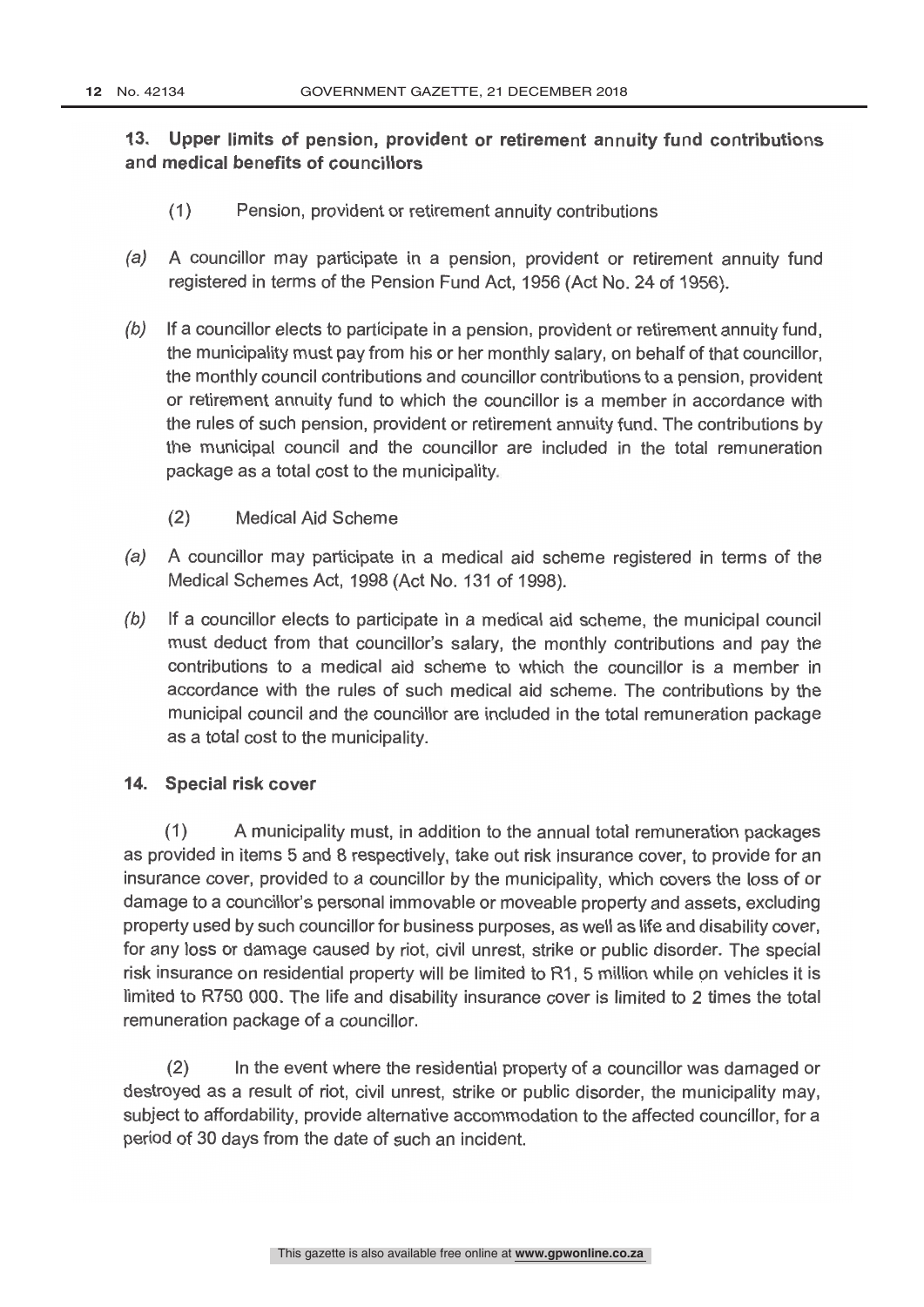(3) Notwithstanding sub -item (2), the municipal council may, on good cause shown, provide alternative accommodation for a further period not exceeding 30 days.

(4) A councillor is obliged to submit to the municipality details of property, assets and beneficiaries to be covered by the special risk insurance upon request. A councillor who fails to submit the required details referred to herein will forfeit the benefits associated with the special risk insurance cover.

(5) If a councillor already belongs to another special risk cover, such councillor must declare to the municipality the details of property, assets and beneficiaries to be covered by the special risk insurance.

### 15. Tools of trade

|            | <b>TOOLS OF TRADE</b>                                                                                                                                                                                                                                                                                                                                                                        | <b>APPLICABLE TO:</b>                                                                                                                                                                                                                                                                |
|------------|----------------------------------------------------------------------------------------------------------------------------------------------------------------------------------------------------------------------------------------------------------------------------------------------------------------------------------------------------------------------------------------------|--------------------------------------------------------------------------------------------------------------------------------------------------------------------------------------------------------------------------------------------------------------------------------------|
| (a)        | <b>Braille reader</b>                                                                                                                                                                                                                                                                                                                                                                        | All visually impaired councillors                                                                                                                                                                                                                                                    |
| (b)        | Office space and furniture;<br>Parking bay;<br>Business cards;<br>Calculators;<br>Letter-heads;<br>Stationery;<br>Toner cartridges;<br>Diaries;<br>Postage costs;<br>Office telephone; and<br>Appropriate mobile technology and multi-<br>digital office (excluding cell phones and<br>mobile data card as per item 10 and 11),<br>including facsimile, printer, photocopier and<br>scanner. | Full-time councillors, part-time<br>executive<br>mayors or mayor, part-time deputy executive<br>mayors or deputy mayors, part-time speakers,<br>part-time members of mayoral committee or<br>members of executive committee and part-<br>time chairpersons of section 79 committees. |
| (c)<br>(d) | Laptop or tablet<br>Official<br>accommodation,<br>fittings<br>and<br>furniture which was utilised as an official<br>residence by the municipality, prior to<br>2016/17.                                                                                                                                                                                                                      | All councillors<br>Full-time Executive Mayor or Mayor                                                                                                                                                                                                                                |
| (e)        | Business cards;<br>Calculators;<br>Letter-heads;<br>Stationery; and<br>Diaries.                                                                                                                                                                                                                                                                                                              | Part-time councillors and the usage must<br>comply with<br>directives<br>policy<br>of<br>the<br>municipality                                                                                                                                                                         |
| (f)        | Postage costs;<br>Office telephone; and<br>Multi-digital<br>office,<br>facsimile,<br>printer,<br>photocopier and scanner.                                                                                                                                                                                                                                                                    | Part-time councillor to have access to these<br>tools of trade at the municipal offices                                                                                                                                                                                              |

(1) A municipal council may extend the following tools of trade to a councillor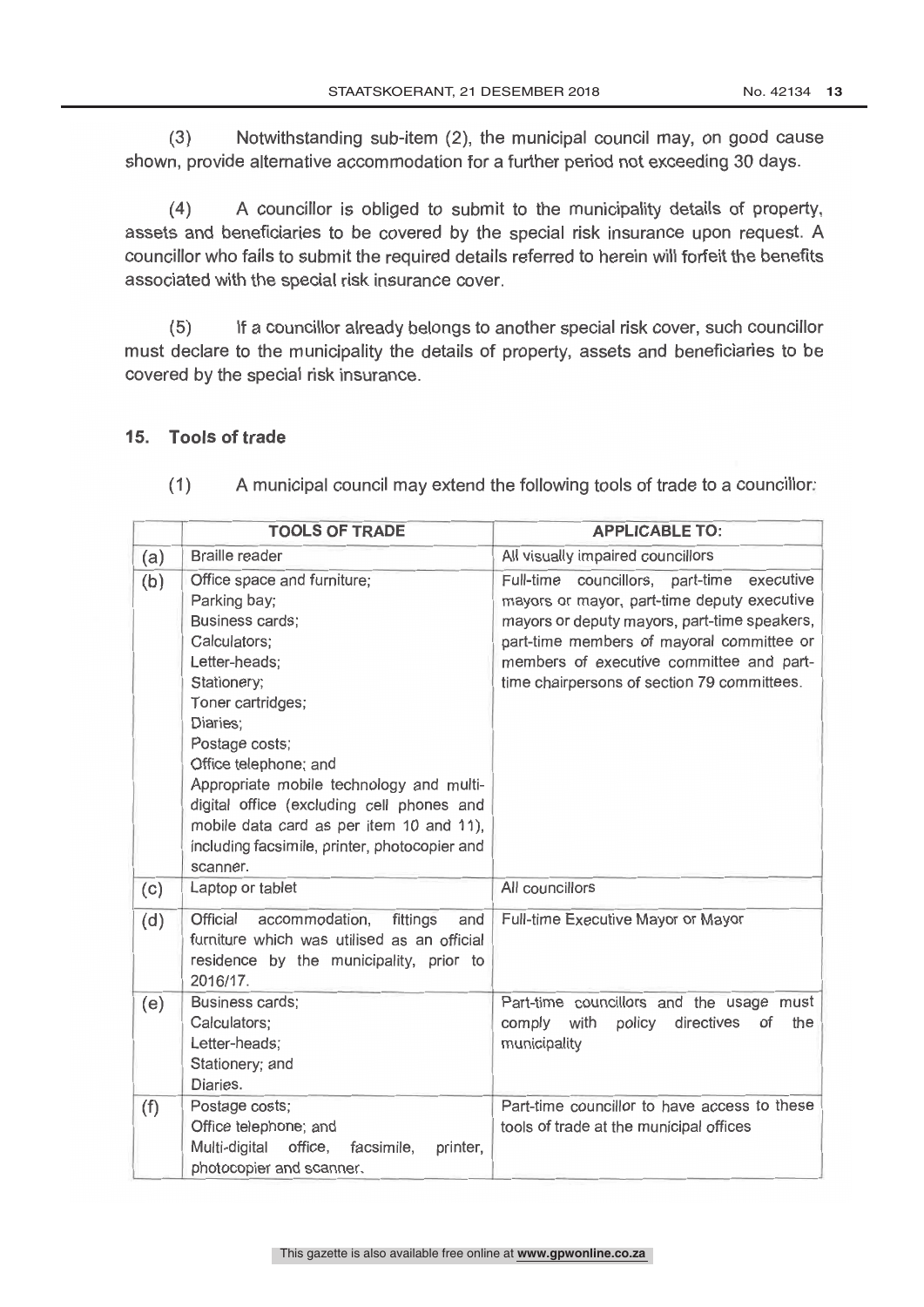|     | <b>TOOLS OF TRADE</b> | <b>APPLICABLE TO:</b>                                                                                                                                                      |  |  |
|-----|-----------------------|----------------------------------------------------------------------------------------------------------------------------------------------------------------------------|--|--|
| (g) | Personal security     | Executives Mayor, Mayor or Speaker may not<br>have more than two bodyguards. Deviation<br>may only be based on the recommendations<br>of the South African Police Service. |  |  |
|     |                       | Any other councillor, subject to a threat and<br>risk analysis conducted by the South African<br>Police Service.                                                           |  |  |

(2) If a municipal council makes available tools of trade in terms of sub -item (1), such a municipal council must take into account accessibility, affordability and cost control, equity, flexibility, simplicity, transparency, accountability and value of tools of trade.

(3) The tools of trade must be insured by the council with the exception of subitem  $(1)(q)$ .

## 16. Capacity building

(1) The municipal council must develop and adopt a skills development plan and personal development plan prior to any councillor undergoing training.

(2) A municipality must make a provision in its budget for development and implementation of capacity building programme for a councillor during the term of office of that councillor.

(3) Capacity building programme consist of short courses or programmes as provided for in the training, education and development policy and skills development plan of the municipality, including training conducted by nati government agencies and SETAs, provincial departments, municipalities and organised local government.

(4) The capacity building programme must take into consideration the capacity needs to fulfil a councillor' statutory obligations and affordability by a municipality.

## 17. Overpayment

(1) Any remuneration paid to a councillor of a municipality otherwise than in accordance with section 167(2) of the Local Government: Municipal Finance Management Act, 2003 (Act No. 53 of 2003) including any bonus, bursary, loan, advance or other benefit, is an irregular expenditure and the municipality -

(a) must recover that remuneration from the political office bearer or member; and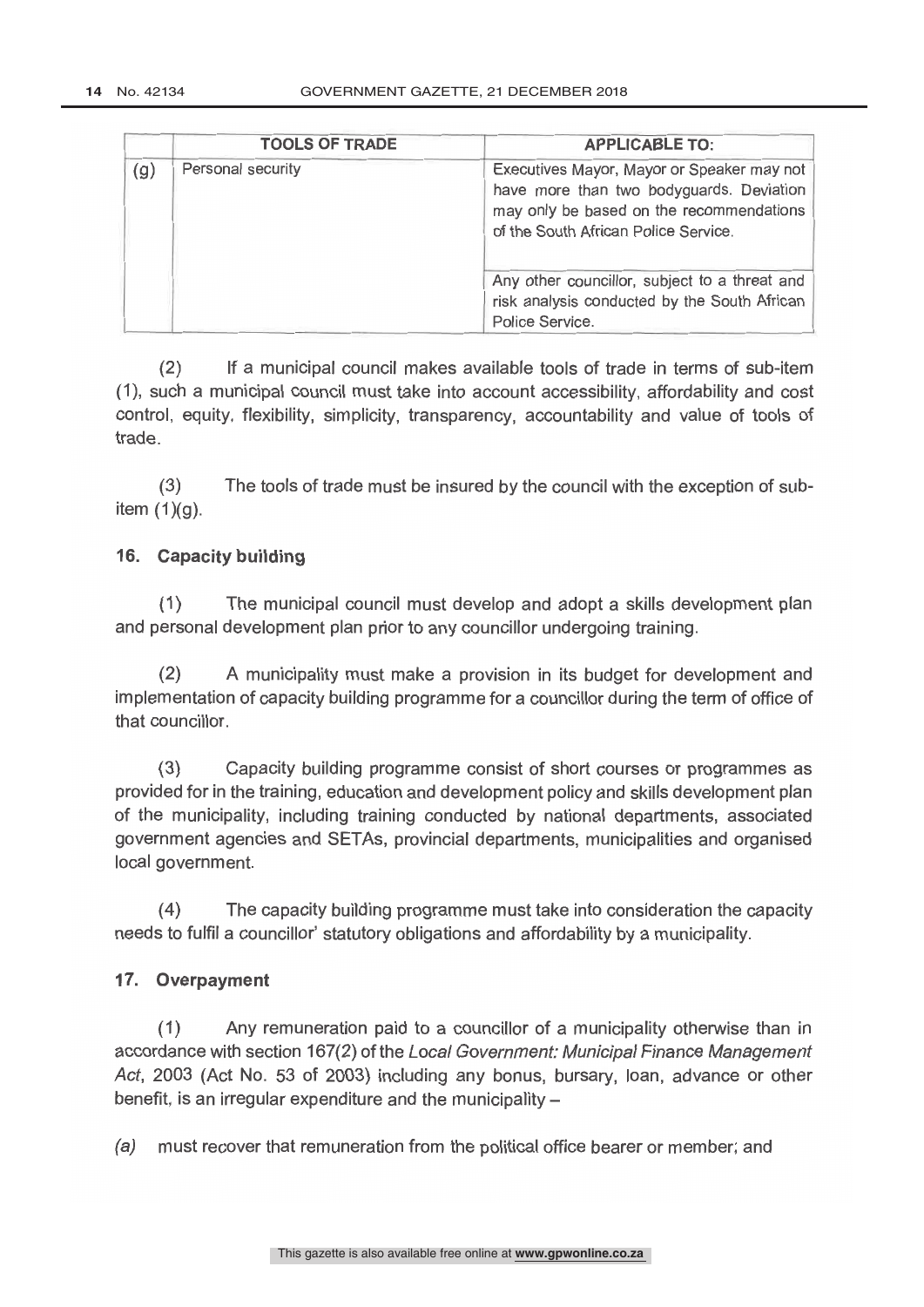- $(b)$  may not write-off any expenditure incurred by the municipality in paying or giving that remuneration.
	- $(2)$  The MEC must report to the Minister –
- (a) any transgression of subsection (1); and
- $(b)$  any non-compliance with this Notice.

#### 18. Information to be submitted to the Minister

(1) A municipality must submit to the MEC responsible for local government in the province, a report containing the following information in respect of its serving councillors for the 2018/19 financial year on an official

- (a) Total number of councillors;
- (b) Designation;
- (c) Part -time or full -time;
- (d) Name of incumbent;
- (e) Gender;
- $(f)$  Total municipal income;<br>(*a*) Total population:
- Total population;
- (h) Grading of municipal council;
- (i) Date concurrence granted by the MEC;<br>(i) Total remuneration package: and
- $(j)$  Total remuneration package; and  $(k)$  Any allowance(s) pavable to a com-
- Any allowance(s) payable to a councillor.

(2) Upon receipt of the data referred to in sub -item 1, the MEC must submit <sup>a</sup> consolidated report to the Minister by not later than 28 February 2019.

#### 19. Transitional measures

(1) If a municipality has no audited financial statements for 2017/18 financial year by the date of publication of this Notice, the audited financial statements for the 2016/17 financial year will apply.

(2) If the grading of a municipal council is downgraded as a result of the redetermination of the grade of municipal council as set out in item 4 of this Notice, a councillor who was in office as at 30 June 2018 will retain the total remuneration package<br>as determined in terms of Government Notice No. 1440, Government Gazette No. 41335 of 15 December 2017 and the councillor is entitled to the applicable cost of living adjustment: Provided that the data used by the municipality for determination of the grading of a municipal council is correct.

(3) This Notice replaces Government Notice No. 1440 as published in Government Gazette No. 41335 of 15 December 2017.